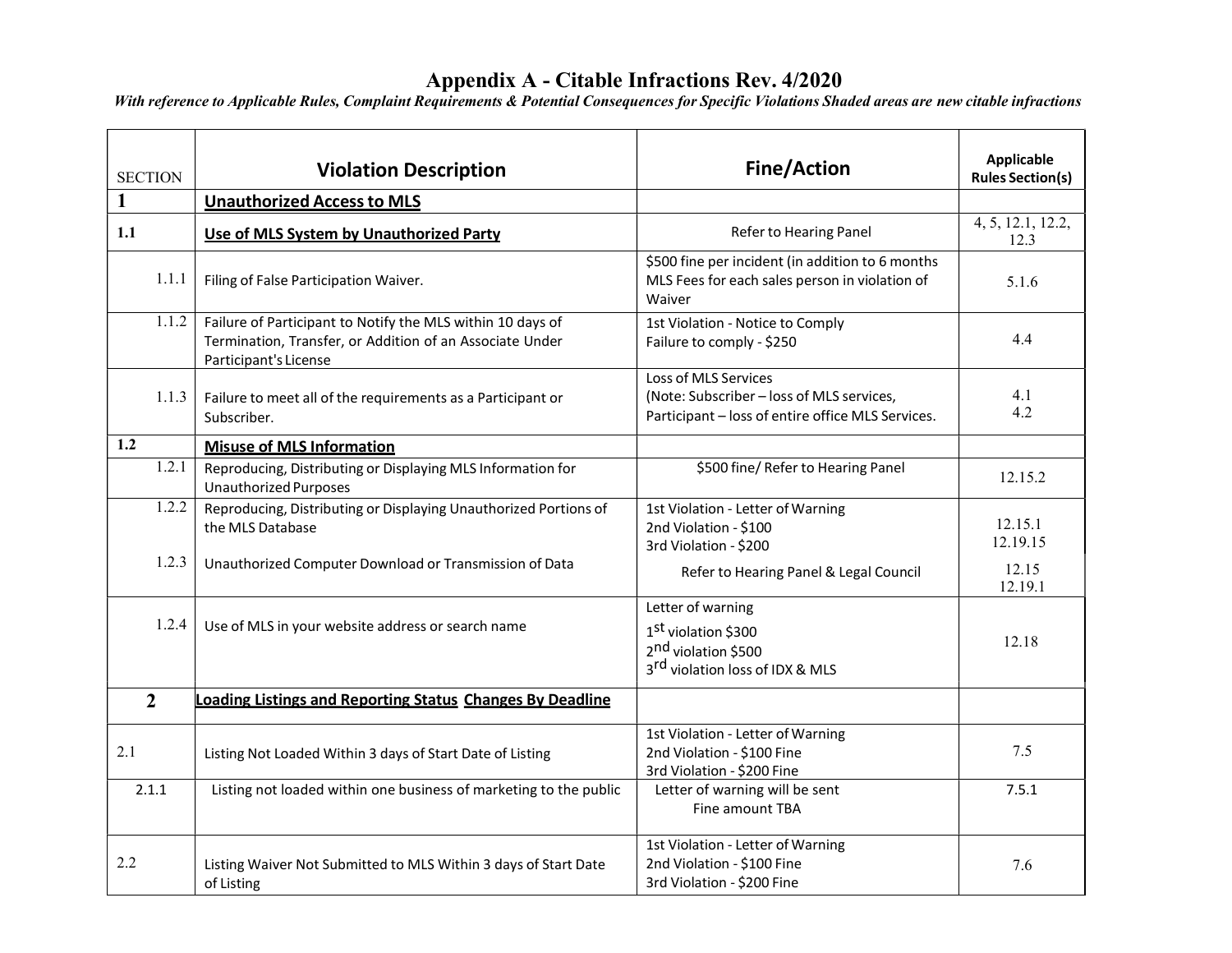|              | <b>Violation Description</b>                                                                                                                                       | <b>Fine/Action</b>                                                                            | <b>Applicable Rules</b><br>Section(s) |
|--------------|--------------------------------------------------------------------------------------------------------------------------------------------------------------------|-----------------------------------------------------------------------------------------------|---------------------------------------|
| 2.3          | <b>Status Changes Not Reported By Deadline</b>                                                                                                                     |                                                                                               |                                       |
| 2.3.1        | Sale Not Reported by within 3 days after Close of Escrow                                                                                                           | 1st Violation - Letter of Warning<br>2nd Violation - \$100 Fine<br>3rd Violation - \$200 Fine | 10.2                                  |
| 2.3.2        | Pending Sale Not Reported within 3 days after Ratification of Sales<br>Contract                                                                                    | 1st Violation - Letter of Warning<br>2nd Violation - \$100 Fine<br>3rd Violation - \$200 Fine | 10.2                                  |
| 2.3.3        | Contingent Sale or Lease Not within 3 days after Ratification of<br>Sales Contract                                                                                 | 1st Violation - Letter of Warning<br>2nd Violation - \$100 Fine<br>3rd Violation - \$200 Fine | 10.2                                  |
| 2.3.4        | Cancellation of Pending Sale Not Reported within day after Written<br>Cancellation                                                                                 | 1st Violation - Letter of Warning<br>2nd Violation - \$100 Fine<br>3rd Violation - \$200 Fine | 10.3                                  |
| 2.3.5        | Any Change in the original listing Agreement, be in the MLS within one (3)<br>day.<br>Examples:<br>Price Change<br>$\circ$<br>Extending expiration date<br>$\circ$ | 1st Violation - Letter of Warning<br>2nd Violation - \$100 Fine<br>3rd Violation - \$200 Fine | 7.8                                   |
| 2.3.6        | Resolution of Contingencies (Court confirmation, sale of buyer property)<br>Not Reported within 3 days after Resolution                                            | 1st Violation - Letter of Warning<br>2nd Violation - \$100 Fine<br>3rd Violation - \$200 Fine | 10.2                                  |
| 2.4          | <b>Unilateral Contractual Offer</b>                                                                                                                                |                                                                                               |                                       |
| 2.4.1        | Unilateral Contractual Offer. Must make some offer of<br>compensation                                                                                              | 1st Violation - Letter of Warning<br>2nd Violation - \$200 Fine<br>3rd Violation - \$300 Fine | 7.12                                  |
| $\mathbf{3}$ | <b>Reporting and Accuracy of Information</b>                                                                                                                       |                                                                                               |                                       |
|              | <b>Submission of Listings That Do Not Satisfy the</b><br><b>Requirements of the MLS Rules</b>                                                                      |                                                                                               |                                       |
| 3.1<br>3.1.1 | Must disclose potential short sales. Not allowed to place any reduction<br>conditions on compensation offered through the MLS                                      | 1st Violation - Letter of Warning<br>2nd Violation - \$200 Fine<br>3rd Violation - \$300 Fine | 7.28                                  |
|              | Failure to Properly Classify Listing Type and Category                                                                                                             | 1st Violation - Letter of Warning<br>2nd Violation - \$200 Fine<br>3rd Violation - \$300 Fine | 7.3                                   |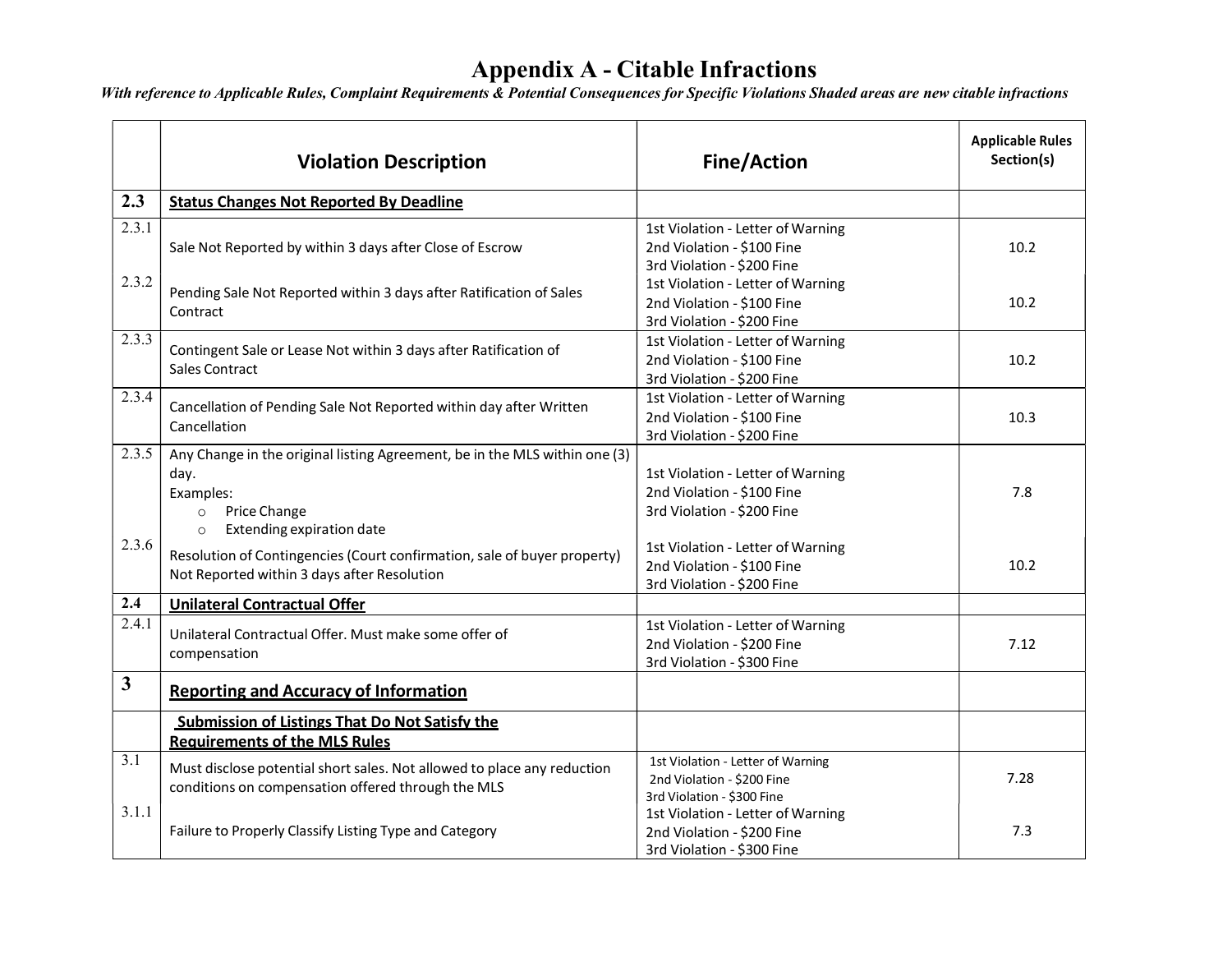|                  | <b>Violation Description</b>                                                                                                              | <b>Fine/Action</b>                                                                             | <b>Applicable Rules</b><br>Section(s) |
|------------------|-------------------------------------------------------------------------------------------------------------------------------------------|------------------------------------------------------------------------------------------------|---------------------------------------|
| 3.1.2<br>3.1.3   | Entry of Inaccurate or Non-Text Information Anywhere in a Listing                                                                         | 1st Violation - Letter of Warning<br>2nd Violation - \$200 Fine<br>3rd Violation - \$300 Fine  | 8.3                                   |
|                  | Listing Information Incomplete or Not Kept Current                                                                                        | 1st Violation - Letter of Warning<br>2nd Violation - \$200 Fine<br>3rd Violation - \$300 Fine  | 7.11                                  |
| 3.1.4            | Failure to Enter Accurate Information in a Required Data Field                                                                            | 1st Violation - Letter of Warning<br>2nd Violation - \$200 Fine<br>3rd Violation - \$300 Fine  | 7.11, 8.3                             |
| 3.1.5            | Using a Data Field for a Purpose Other Than its Intended Use                                                                              | <b>TBD</b>                                                                                     | 8.3                                   |
| 3.1.6            | Failure to Correct Incomplete or Inaccurate Information Within one<br>(1) day after Notification by Staff                                 | 1st Violation - \$300 Fine<br>2nd Violation - \$400 Fine<br>3rd Violation - \$500 Fine         | 8.2, 8.3                              |
| 3.1.7            | Submission of Duplicate Listings by the Same Participant within the<br>Same Key Property Type or Category                                 | 1st Violation - Letter of Warning<br>2nd Violation - \$100 Fine<br>3rd Violation - \$200 Fine  | 7.3                                   |
| 3.1.8            | Entry of a Non-Property-Specific Virtual Media Link Anywhere in a<br>Listing (with the exception of confidential remarks)                 | 1st Violation - Letter of Warning<br>2nd Violation - \$100 Fine<br>3rd Violation - \$200 Fine  | 12.15.2                               |
| 3.1.9            | On Photos: Display of Agent Contact Information, such as Email<br>Addresses, Website Addresses, or other Non-Property Descriptive<br>Text | 1st Violation - Letter of Warning<br>2nd Violation - \$250 Fine<br>3rd Violation - \$350 Fine  | 11.5                                  |
| 3.1.10           | Use of Photographs on a Listing Without Proper Authorization                                                                              | 1st Violation - Letter of Warning<br>2nd Violation - \$250 Fine<br>3rd Violation - \$350 Fine  | 11.5                                  |
| 3.1.11           | The main photo/image of the front exterior must be added upon<br>submission of the listing into the MLS                                   | 1st Violation - Letter of Warning<br>$2nd$ Violation - \$50 Fine<br>3rd Violation - \$200 Fine | 11.5a                                 |
| $\overline{3.2}$ | Failure to Withdraw a Cancelled listing by the end of the next business<br>day after ratification of cancellation                         | 1st Violation - Letter of Warning<br>2nd Violation - \$250 Fine<br>3rd Violation - \$350 Fine  | 7.9                                   |
| 3.3              | Failure to Report the Correct Sales Price on a Closed Sale                                                                                | 1st Violation - Letter of Warning<br>2nd Violation - \$100 Fine<br>3rd Violation - \$200 Fine  | 8.1                                   |
| 3.4              | <b>Purposely Manipulating the MLS System to Circumvent</b><br>the Rules                                                                   |                                                                                                |                                       |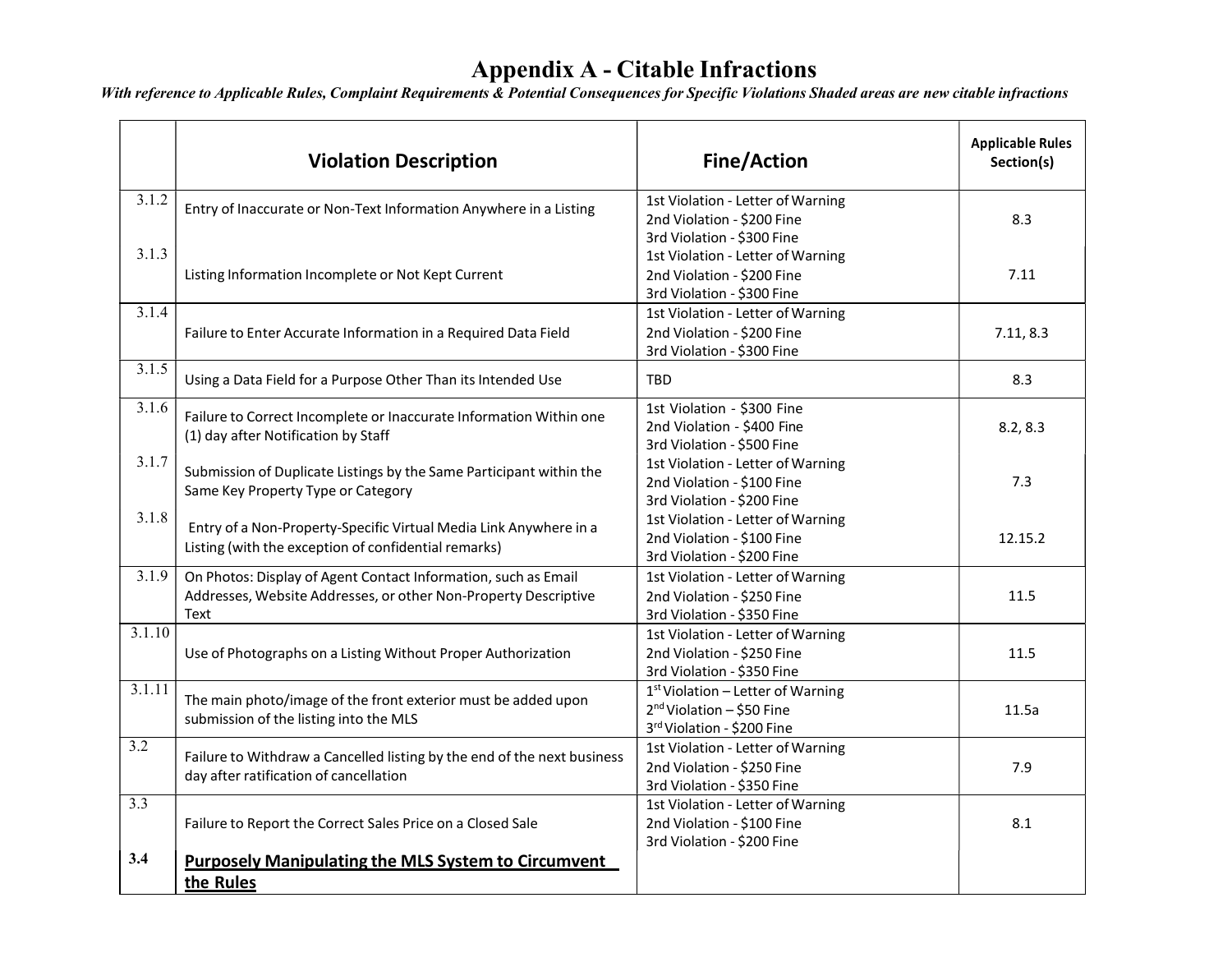|       | <b>Violation Description</b>                                                                                      | <b>Fine/Action</b>                                                                                                          | <b>Applicable Rules</b><br>Section(s) |
|-------|-------------------------------------------------------------------------------------------------------------------|-----------------------------------------------------------------------------------------------------------------------------|---------------------------------------|
| 3.4.1 | Entry of Inaccurate or Prohibited Information                                                                     | 1st Violation - Letter of Warning<br>2nd Violation - \$100 Fine<br>3rd Violation - \$200 Fine                               | 8.3                                   |
| 3.4.2 | Posting of a Listing to the MLS Without Having a Written Listing<br>Agreement                                     | \$250 Fine for each occurrences                                                                                             | 8.1                                   |
| 3.4.3 | Submitting a Listing as Withdrawn/Cancelled When Not<br>Withdrawn/Cancelled by Seller                             | 1st Violation - Letter of Warning<br>2nd Violation - \$150 Fine<br>3rd Violation - \$300 Fine                               | 8.3                                   |
| 3.4.4 | Extending a Listing Without Written Authorization from the Seller                                                 | 1st Violation - Letter of Warning<br>2nd Violation - \$150 Fine<br>3rd Violation - \$300 Fine                               | 8.3                                   |
| 3.4.5 | Failure to Report a Dual or Variable Rate Commission                                                              | 1st Violation - Letter of Warning<br>2nd Violation - \$100 Fine<br>3rd Violation - \$200 Fine                               | 7.22                                  |
| 3.4.6 | Refusal to Report Accurate Information or to Correct Inaccurate<br>Information                                    | 1st Violation - Letter of Warning<br>2nd Violation - \$300 Fine<br>3rd Violation - \$400 Fine 4th Violation -<br>\$500 Fine | 8.3                                   |
| 3.4.7 | Failure to Present Offers. Listing Broker must present all offers to<br>Seller(s)                                 | 1st Violation - Letter of Warning<br>2nd Violation - \$500 Fine<br>3rd Violation - \$1,000 Fine                             | 9.4                                   |
| 3.4.8 | Failure to Submit all Counter Offers. Listing Broker must present all<br>offers to Seller(s)                      | 1st Violation - Letter of Warning<br>2nd Violation - \$500 Fine<br>3rd Violation - \$1,000 Fine                             | 9.5                                   |
| 4     | <b>Remarks</b>                                                                                                    |                                                                                                                             |                                       |
| 4.1   | <b>Misuse of Remarks:</b>                                                                                         |                                                                                                                             | 12.5                                  |
| 4.1.1 | Publishing Presentation Offer Date and/or Time Without Written<br>Instructions From Seller(s)                     | 1st Violation - Letter of Warning<br>2nd Violation - \$100 Fine<br>3rd Violation - \$200 Fine                               | 12.5.2 f                              |
| 4.1.2 | Failure to Include "For Comps Only" in First Line of Confidential<br>Remarks of Listings Entered For That Purpose | 1st Violation - Letter of Warning<br>2nd Violation - \$100 Fine<br>3rd Violation - \$200 Fine                               | 10.2                                  |
| 4.1.3 | Failure to Update Offer Date within 1 day After Receiving Revised<br>Written Instructions From Seller(s)          | 1st Violation - Letter of Warning<br>2nd Violation - \$100 Fine<br>3rd Violation - \$200 Fine                               | 12.5.2 f                              |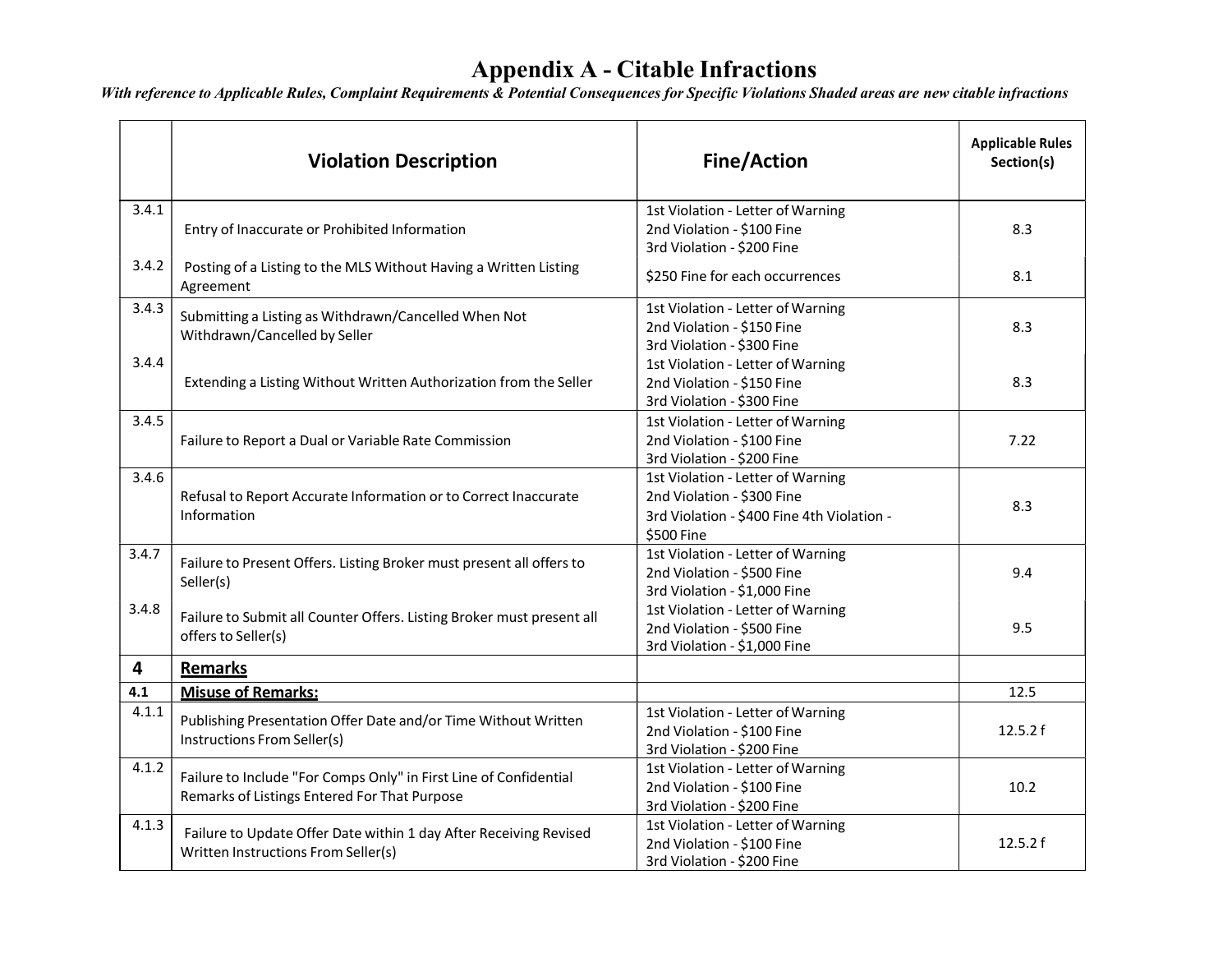|       | <b>Violation Description</b>                     | <b>Fine/Action</b>                | <b>Applicable Rules</b><br>Section(s) |
|-------|--------------------------------------------------|-----------------------------------|---------------------------------------|
| 4.2   | Misuse of Public Remarks - Publishing any of the |                                   |                                       |
|       | following in public remarks:                     |                                   | 12.5.1                                |
| 4.2.1 |                                                  | 1st Violation - Letter of Warning |                                       |
|       | <b>Telephone Numbers</b>                         | 2nd Violation - \$250 Fine        | 12.5.1                                |
|       |                                                  | 3rd Violation - \$350 Fine        |                                       |
| 4.2.2 |                                                  | 1st Violation - Letter of Warning |                                       |
|       | Names, Including Company Names                   | 2nd Violation - \$250 Fine        | 12.5.1                                |
|       |                                                  | 3rd Violation - \$350 Fine        |                                       |
| 4.2.3 |                                                  | 1st Violation - Letter of Warning |                                       |
|       | <b>Email Addresses</b>                           | 2nd Violation - \$250 Fine        | 12.5.1                                |
|       |                                                  | 3rd Violation - \$350 Fine        |                                       |
| 4.2.4 |                                                  | 1st Violation - Letter of Warning |                                       |
|       | Websites                                         | 2nd Violation - \$250 Fine        | 12.5.1                                |
|       |                                                  | 3rd Violation - \$350 Fine        |                                       |
| 4.2.5 |                                                  | 1st Violation - \$250 Fine        |                                       |
|       | Security Code changes                            | 2nd Violation - \$350 Fine        | 12.5.1                                |
|       |                                                  | 3rd Violation - \$450 Fine        |                                       |
| 4.2.6 |                                                  | 1st Violation - \$250 Fine        |                                       |
|       | Lockbox Code changes                             | 2nd Violation - \$350 Fine        | 12.5.1                                |
|       |                                                  | 3rd Violation - \$450 Fine        |                                       |
| 4.2.7 |                                                  | 1st Violation - Letter of Warning |                                       |
|       | <b>Virtual Tours</b>                             | 2nd Violation - \$250 Fine        | 12.5.1                                |
|       |                                                  | 3rd Violation - \$350 Fine        |                                       |
| 4.2.8 |                                                  | 1st Violation - Letter of Warning |                                       |
|       | Vacancy of Property                              | 2nd Violation - \$250 Fine        | 12.5.1                                |
|       |                                                  | 3rd Violation - \$350 Fine        |                                       |
| 4.2.9 |                                                  | 1st Violation - Letter of Warning |                                       |
|       | Title or Escrow Instructions                     | 2nd Violation - \$250 Fine        | 12.5.1                                |
|       |                                                  | 3rd Violation - \$350 Fine        |                                       |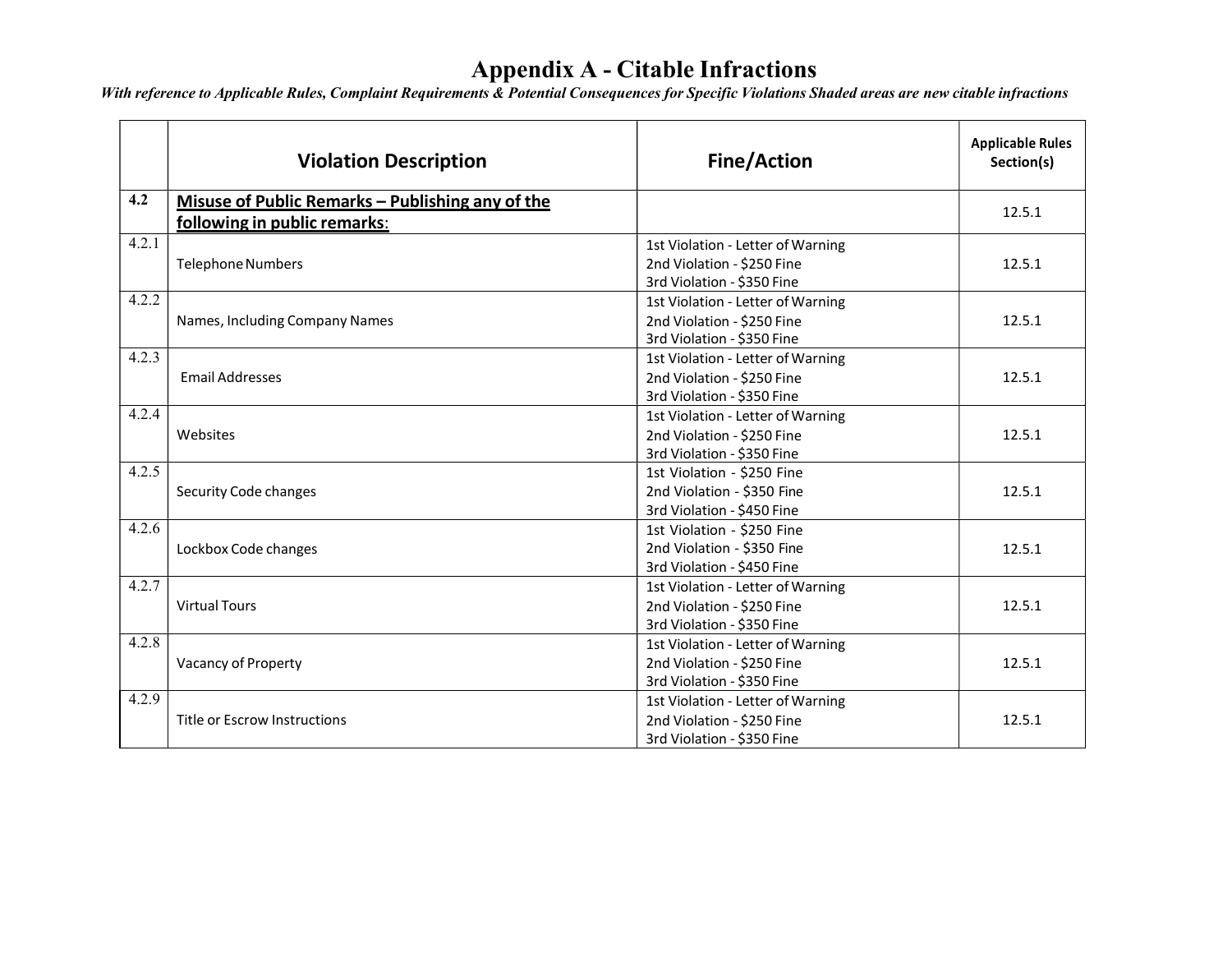|                                     | <b>Violation Description</b>                                                                                                   | <b>Fine/Action</b>                                       | <b>Applicable Rules</b><br>Section(s) |
|-------------------------------------|--------------------------------------------------------------------------------------------------------------------------------|----------------------------------------------------------|---------------------------------------|
| 4.3                                 | <b>Misuse of Confidential Remarks:</b>                                                                                         |                                                          |                                       |
| 4.3.1                               |                                                                                                                                | 1st Violation - Letter of Warning                        |                                       |
|                                     | Publishing Security Codes Without Seller's Written Permission                                                                  | 2nd Violation - \$250 Fine                               | 12.5.2                                |
|                                     |                                                                                                                                | 3rd Violation - \$350 Fine                               |                                       |
| 4.3.2                               | <b>Caution:</b> Title or escrow information may be entered in                                                                  |                                                          |                                       |
|                                     | confidential remarks; however, participants/subscribers should<br>note that any verbiage, which implies a requirement to use a |                                                          |                                       |
|                                     | specific title company or escrow service, may be a violation of                                                                |                                                          |                                       |
|                                     | RESPA. You are advised to seek legal counsel for specific advice when                                                          |                                                          |                                       |
|                                     | using such verbiage.                                                                                                           |                                                          |                                       |
| 4.3.3                               | Publishing Reference to Licensed Non-Subscribers Except in the                                                                 | 1st Violation - \$100 Fine                               |                                       |
|                                     | Case of Reciprocal Listings                                                                                                    | 2nd Violation - \$200 Fine                               | 12.5.2                                |
|                                     |                                                                                                                                | 3rd Violation - \$350 Fine                               |                                       |
| 5                                   | <b>Miscellaneous</b>                                                                                                           |                                                          |                                       |
| $\overline{5.1}$                    | <b>Showings and Access</b>                                                                                                     |                                                          |                                       |
| 5.1.1                               | Showing Access. Properties entered into the system must be                                                                     | 1st Violation - Letter of Warning                        |                                       |
|                                     | available to show within 3 days subject to any tenants rights.                                                                 | 2nd Violation - \$100 Fine                               | 9.1.1                                 |
|                                     |                                                                                                                                | 3rd Violation - \$200 Fine                               |                                       |
| 5.1.2                               | Use of Lockbox Key by Someone Other than Registered Key holder.                                                                | 1st Violation: Warning Letter                            |                                       |
|                                     |                                                                                                                                | 2nd Violation: \$500                                     | 13.2                                  |
|                                     |                                                                                                                                | 3rd & Subsequent Violations - \$1000                     |                                       |
| 5.1.3                               | Placement of Lockbox Without Written Authority of Seller and                                                                   | 1st Violation - \$100 Fine                               |                                       |
|                                     | Tenants                                                                                                                        | 2nd Violation - \$200 Fine                               | 13.5                                  |
|                                     |                                                                                                                                | 3rd Violation - \$500 Fine                               |                                       |
| 5.1.4                               | Unauthorized Entrance into a Listed Property (i.e., Failure to                                                                 | 1st Violation - \$100 Fine                               |                                       |
|                                     | Follow the Showing Instructions)                                                                                               | 2nd Violation - \$200 Fine<br>3rd Violation - \$500 Fine | 13.2.1                                |
| 5.1.5                               |                                                                                                                                | 1st Violation - \$100 Fine                               |                                       |
|                                     | Failure to Remove Lockbox within 1 day after Close of Escrow or                                                                | 2nd Violation - \$200 Fine                               | 13.10                                 |
| expiration/cancellation of listing. |                                                                                                                                | 3rd Violation - \$300 Fine                               |                                       |
| 5.1.6                               |                                                                                                                                | 1 <sup>st</sup> Violation - Letter of Warning            |                                       |
|                                     | Failure to provide a Kim Users Group approved iBox lockbox<br>when other lockbox types are installed.                          | $2nd$ Violation - \$100                                  | 13.2.2                                |
|                                     |                                                                                                                                | 3rd Violation - \$200                                    |                                       |
| 5.1.7                               |                                                                                                                                | 1 <sup>st</sup> Violation – Letter of Warning            |                                       |
|                                     | Failure to comply with property access key rules                                                                               | 2 <sup>nd</sup> Violation - \$50                         | 13.1                                  |
|                                     |                                                                                                                                | 3rd Violation - \$100                                    |                                       |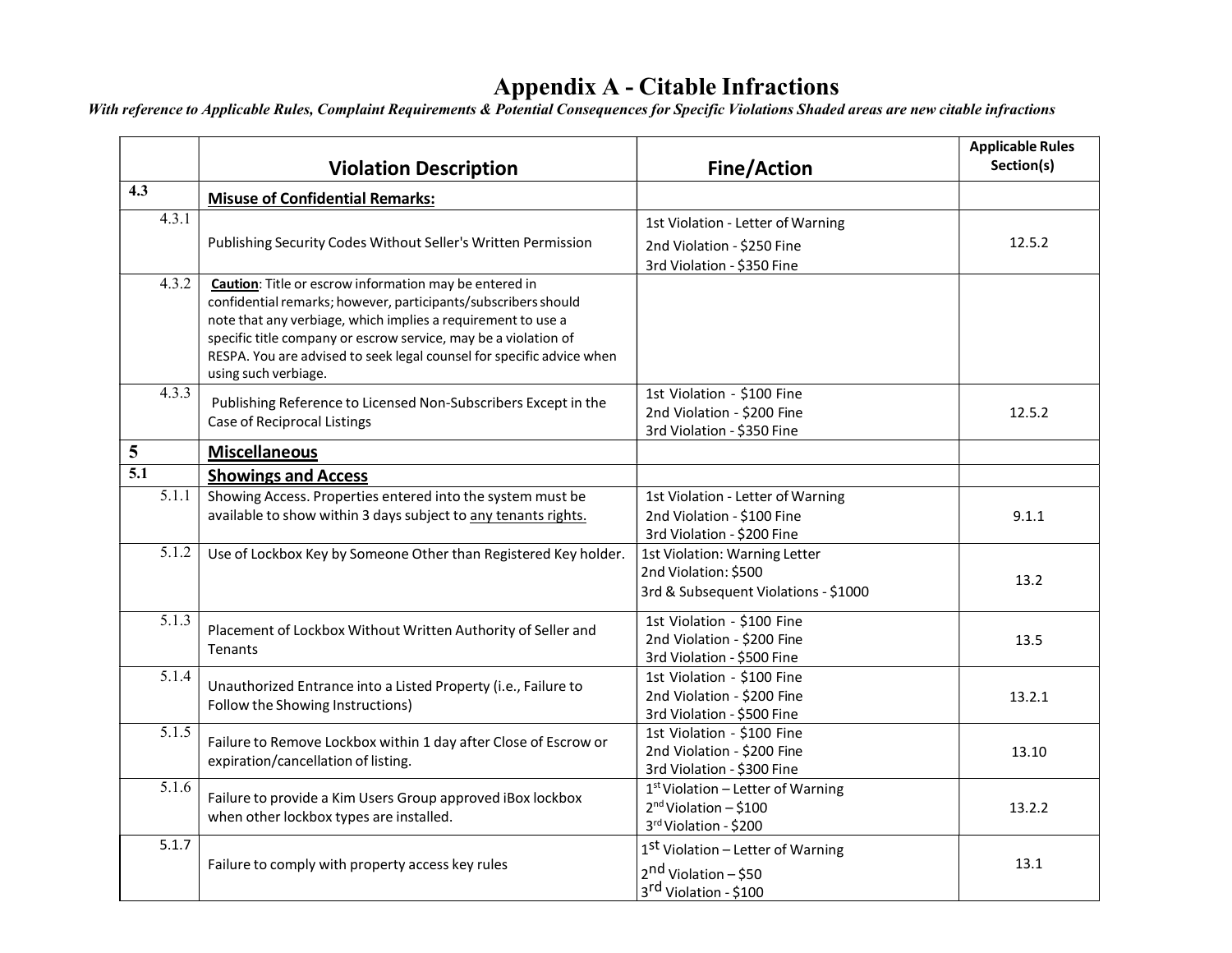|       | <b>Violation Description</b>                                                                                                                | <b>Fine/Action</b>                                                                                                                                                               | <b>Applicable Rules</b><br>Section(s) |
|-------|---------------------------------------------------------------------------------------------------------------------------------------------|----------------------------------------------------------------------------------------------------------------------------------------------------------------------------------|---------------------------------------|
| 5.1.8 | Failure by cooperating brokers or buyer's agent to obtain listing<br>agent permission prior to sharing lockbox combinations.                | 1 <sup>st</sup> Violation – \$250<br>2 <sup>nd</sup> Violation - \$500 each occurrence thereafter                                                                                | 13.3                                  |
| 5.2   | Violation of IDX rules                                                                                                                      | 1st Violation - Letter of Warning<br>2nd Violation - \$250 Fine<br>3rd Violation - Loss of IDX Privileges<br>4th-Loss of MLS Privileges                                          | 12.16                                 |
| 5.3   | Advertising of Listing Filed with the MLS (Outside the scope of<br>IDX)                                                                     | 1st Violation - Letter of Warning<br>2nd Violation - \$200 Fine<br>3rd Violation - \$300 Fine                                                                                    | 12.8                                  |
| 5.4   | Failure to Provide Adequate Informational Notice on Print or Non-<br>Print Forms of Advertising or Other Forms of Public<br>Representations | 1st Violation - Letter of Warning<br>2nd Violation - \$100 Fine<br>3rd Violation - \$200 Fine                                                                                    | 12.9                                  |
| 5.5   | Non-Completion of Any Required MLS Orientation Program<br>Within 60 Days                                                                    | 1st Violation - Letter of Warning<br>2nd Violation - \$100 Fine                                                                                                                  | 4.1.1, 4.1.2<br>4.2.1,<br>4.2.2       |
| 5.6   | Failure to Pay Any MLS Fees, Fines or Charges                                                                                               | <b>Suspension Until Paid</b>                                                                                                                                                     | 17.1                                  |
| 5.7   | Violation of VOW rules                                                                                                                      | 1 <sup>st</sup> -Violation - Letter of Warning<br>2 <sup>nd</sup> -Violation - \$250 Fine<br>3rd - Violation - Loss of IDX Privileges<br>4 <sup>th</sup> -Loss of MLS Privileges | 12.19                                 |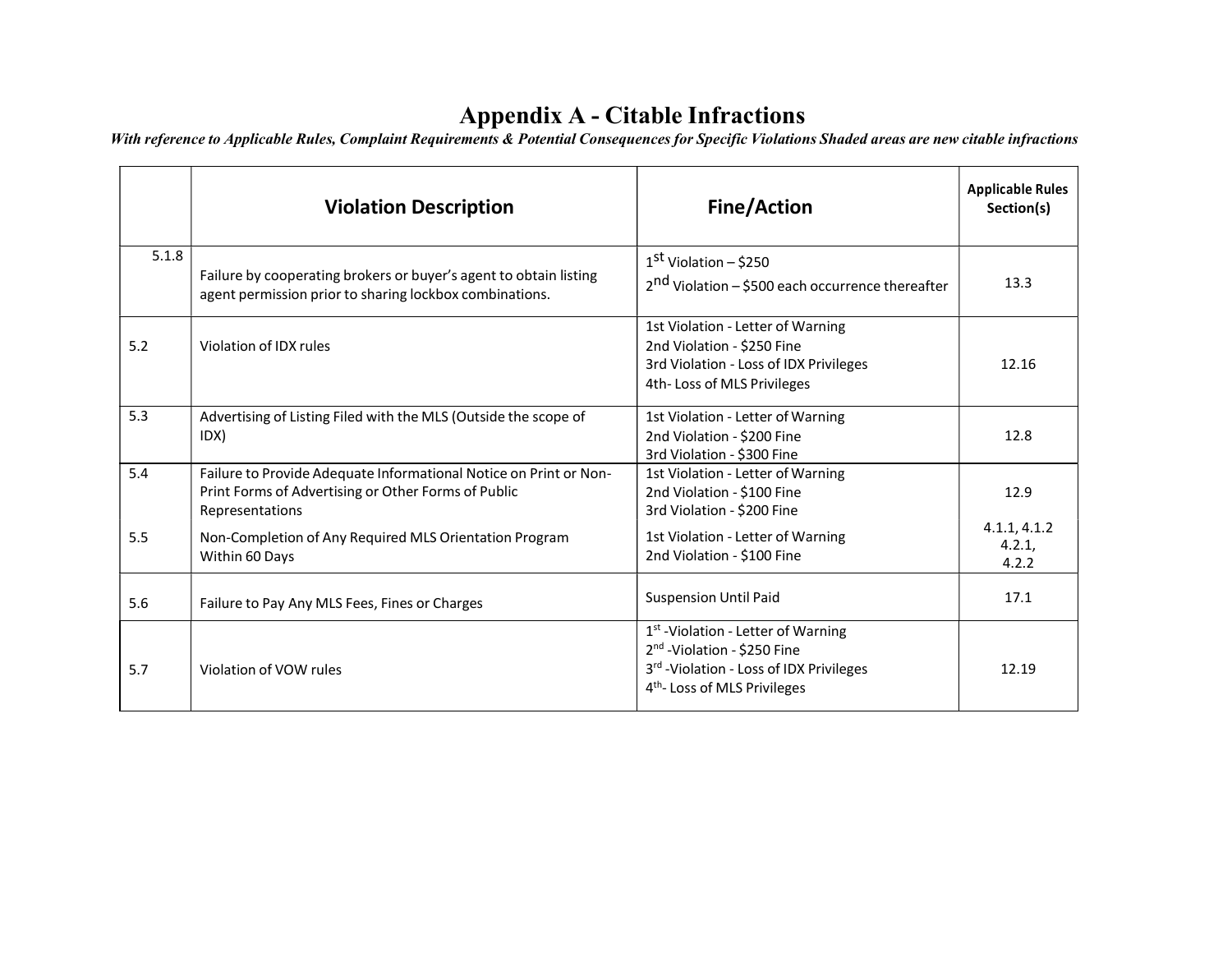

# Appendix B - Property Class

#### **Residential**

| a.             | Single Family Detached | A single-unit residential property not attached to another living unit. Properties with party<br>or common walls are not permitted in this category.                                                                                                                          |
|----------------|------------------------|-------------------------------------------------------------------------------------------------------------------------------------------------------------------------------------------------------------------------------------------------------------------------------|
| b.             | Apt-Condo              | An individual living unit contained within a larger building or group of buildings.<br>Typically have shared responsibility for maintenance of the property. Includes co-<br>operatives.                                                                                      |
| C <sub>r</sub> | Townhome               | Typically attached individual living units with no other units above or below. Category<br>does include patio homes. Usually have shared responsibility for maintenance of the<br>property.                                                                                   |
| d.             | Duet Home              | An attached property with only two residences in the structure, usually side by side.                                                                                                                                                                                         |
| e.             | Loft-Condo             | An individual living unit often contained within a larger building or group of buildings,<br>usually having high ceilings and modern architectural features. Often found in<br>neighborhoods where live/work is permitted or required.                                        |
| f.             | Manufactured           | A detached individual residential unit that has been transported to the site in a finished or<br>partially finished state and is supported by a full foundation.                                                                                                              |
| g.             | Floating Home          | An individual living unit floating on water without a means of self-propulsion and<br>connected to public sewer and water systems. Has been assigned an APN. If in the San<br>Francisco Bay Area, is recognized by the Bay Conservation and Development<br>Commission (BCDC). |